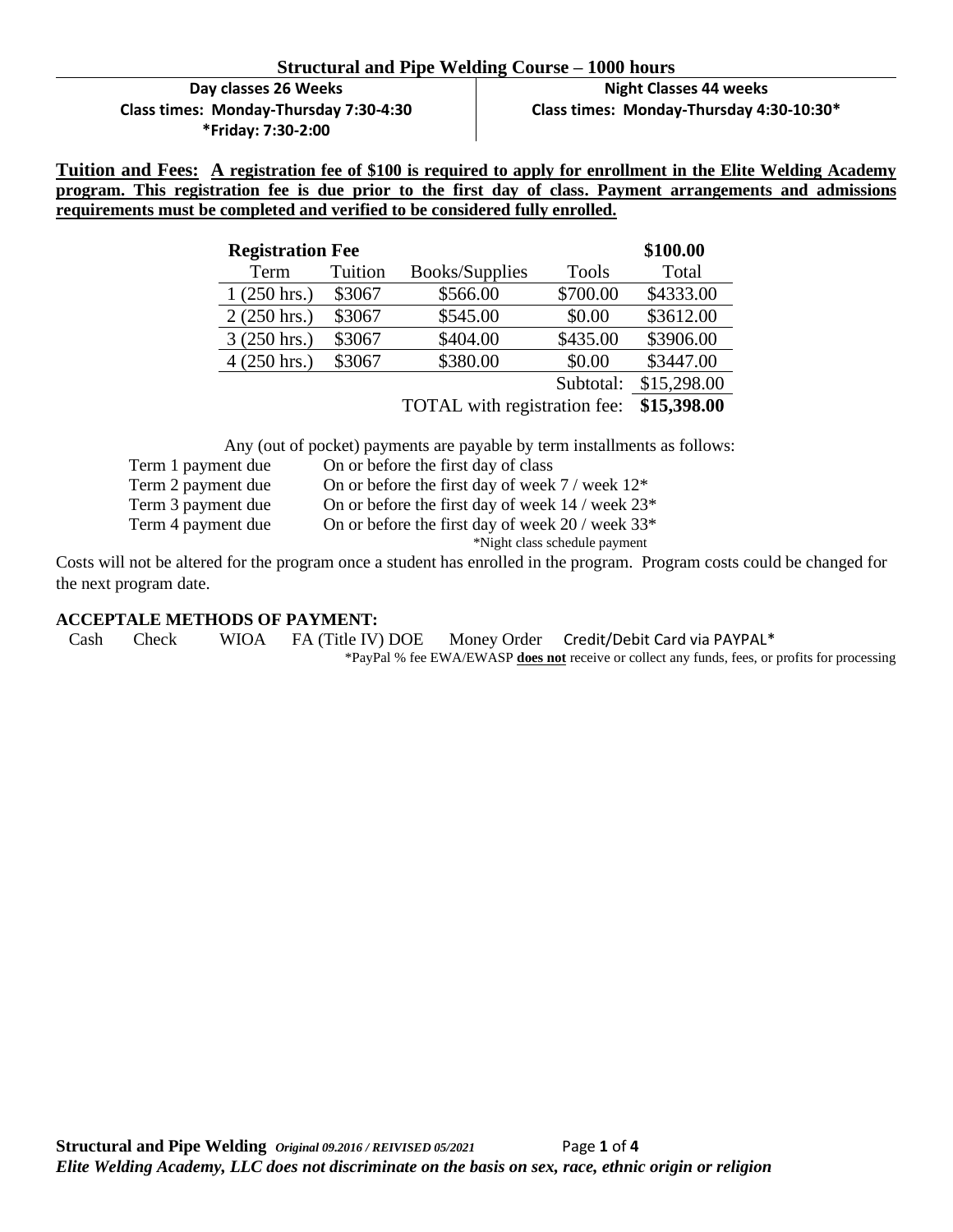## **Cancellation and Settlement Policy:**

Elite Welding Academy agrees to accept cancellations and make refunds according to the following: An enrollment agreement may be cancelled within five (5) calendar days after the date of signing. The school shall promptly fully refund all tuition and fees paid pursuant to the enrollment agreement. Such refund shall be made no later than forty-five (45) days after cancellation. All monies paid by an applicant will be refunded if the applicant is rejected by the school or the school cancels the program's scheduled start date. A no-start incurs no charges except the registration fee paid.

EWA uses our accreditor's refund policy to determine any refunds/debt to Elite after a withdrawal.

For all Title IV recipients the R2T4 calculation must be done first to determine aid that has been earned, see R2T4 policy in school catalog.

## **ACCET Refund Policy:**

- 1. Elite Welding Academy may retain an administrative fee associated with withdrawal or termination not to exceed \$100.
- 2. During the first week of classes, tuition charges will not exceed 10% of the stated tuition or maximum of \$1000.00. When determining the number of weeks completed by the student, the institution will consider a partial week the same as if a whole week were completed, provided the student was present at least one day during the scheduled week.
- 3. After the first week and through fifty percent of the period of financial obligation (term), tuition charges retained will not exceed a pro rata (%) portion of tuition for the training period (term) completed, plus 10% of the unearned tuition for the period of training that was not completed. (example below)
- 4. After fifty percent (50%) of the period of financial obligation (term) is completed, the institution may retain the full tuition.

## **ACCET Refund Computation Sample:**

Term 2 is 7 weeks of training. Term 2 starts on May 19<sup>th</sup> and ends July 1<sup>st</sup>. Tuition is \$3067 **per term.**

Last date of attendance is June  $2<sup>nd</sup>$ . Student is obligated for 3 weeks of attendance for that term. The percentage of tuition retained by the school is based on the portion of the program the student was attending when the student dropped or was dismissed. Number of weeks student attended  $=$  3 weeks of a term

Number of weeks student is financial obligated  $= 7$  weeks Pro Rata portion completed based on 7 weeks  $= 3/7$  = 42.9%  $42.9\% \times $3067$  tuition  $= $1751.26$ 10% X \$1751.26 (unearned tuition)  $=$  \$ 175.13 Owed to Elite Welding Academy  $= $1490.87$ Refunded to student by July 3rd  $= $1576.13$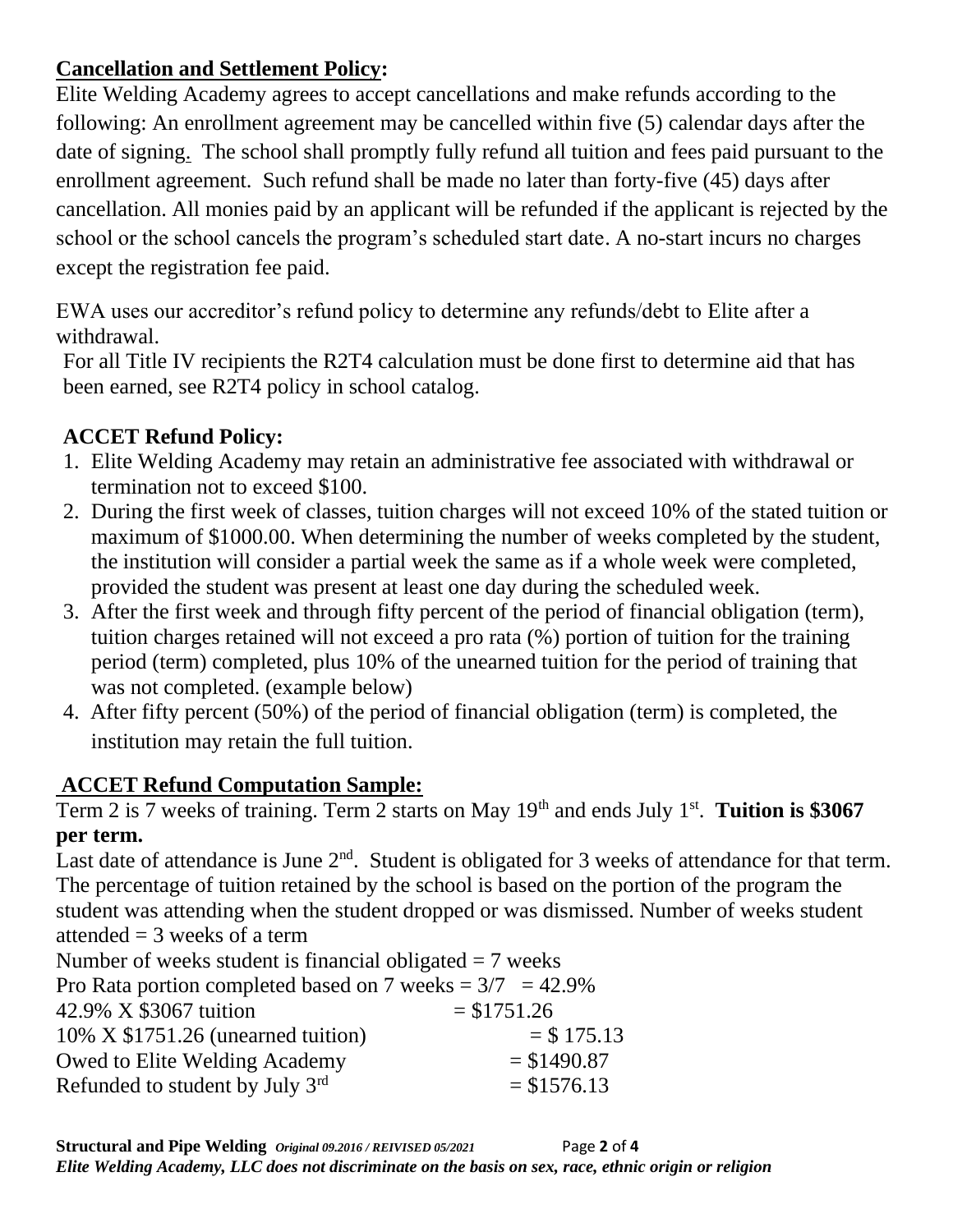# OFFICE FOR CAREER AND TECHNICAL SCHOOLS REFUND POLICY

The postsecondary proprietary educational institution shall pay a refund to the student in the amount calculated under the refund policy specified below or as otherwise approved by the Office for Career and Technical Schools (OCTS). The institution must make the proper refund no later than thirty-one (31) days of the student's request for cancellation or withdrawal.

If a postsecondary proprietary educational institution utilizes a refund policy of their recognized national accrediting agency or the United States Department of Education (USDOE) Title IV refund policy, the postsecondary proprietary educational institution must provide written verification in the form of a final refund calculation, upon the request of OCTS, that its refund policy is more favorable to the student than that of OCTS.

The following refund policy applies to each postsecondary proprietary educational institution as follows:

- 1. A student is entitled to a full refund if one (1) or more of the following criteria are met:
	- a. The student cancels the enrollment agreement or enrollment application within six (6) business days after signing.
	- b. The student does not meet the postsecondary proprietary educational institution's minimum admission requirements.
	- c. The student's enrollment was procured as a result of a misrepresentation in the written materials utilized by the postsecondary proprietary educational institution.
	- d. If the student has not visited the postsecondary educational institution prior to enrollment and, upon touring the institution or attending the regularly scheduled orientation/classes, the student withdrew from the program within three (3) days.
- 2. A student withdrawing from an instructional program, after starting the instructional program at a postsecondary proprietary institution and attending one (1) week or less, is entitled to a refund of ninety percent (90%) of the cost of the financial obligation, less an application/enrollment fee of ten percent (10%) of the total tuition, not to exceed one hundred dollars (\$100).
- 3. A student withdrawing from an instructional program, after attending more than one (1) week but equal to or less than twenty-five percent (25%) of the duration of the instructional program, is entitled to a refund of seventy-five percent (75%) of the cost of the financial obligation, less an application/enrollment fee of ten percent (10%) of the total tuition, not to exceed one hundred dollars (\$100).
- 4. A student withdrawing from an instructional program, after attending more than twentyfive percent (25%) but equal to or less than fifty percent (50%) of the duration of the instructional program, is entitled to a refund of fifty percent (50%) of the cost of the financial obligation, less an application/enrollment fee of ten percent (10%) of the total tuition, not to exceed one hundred dollars (\$100).